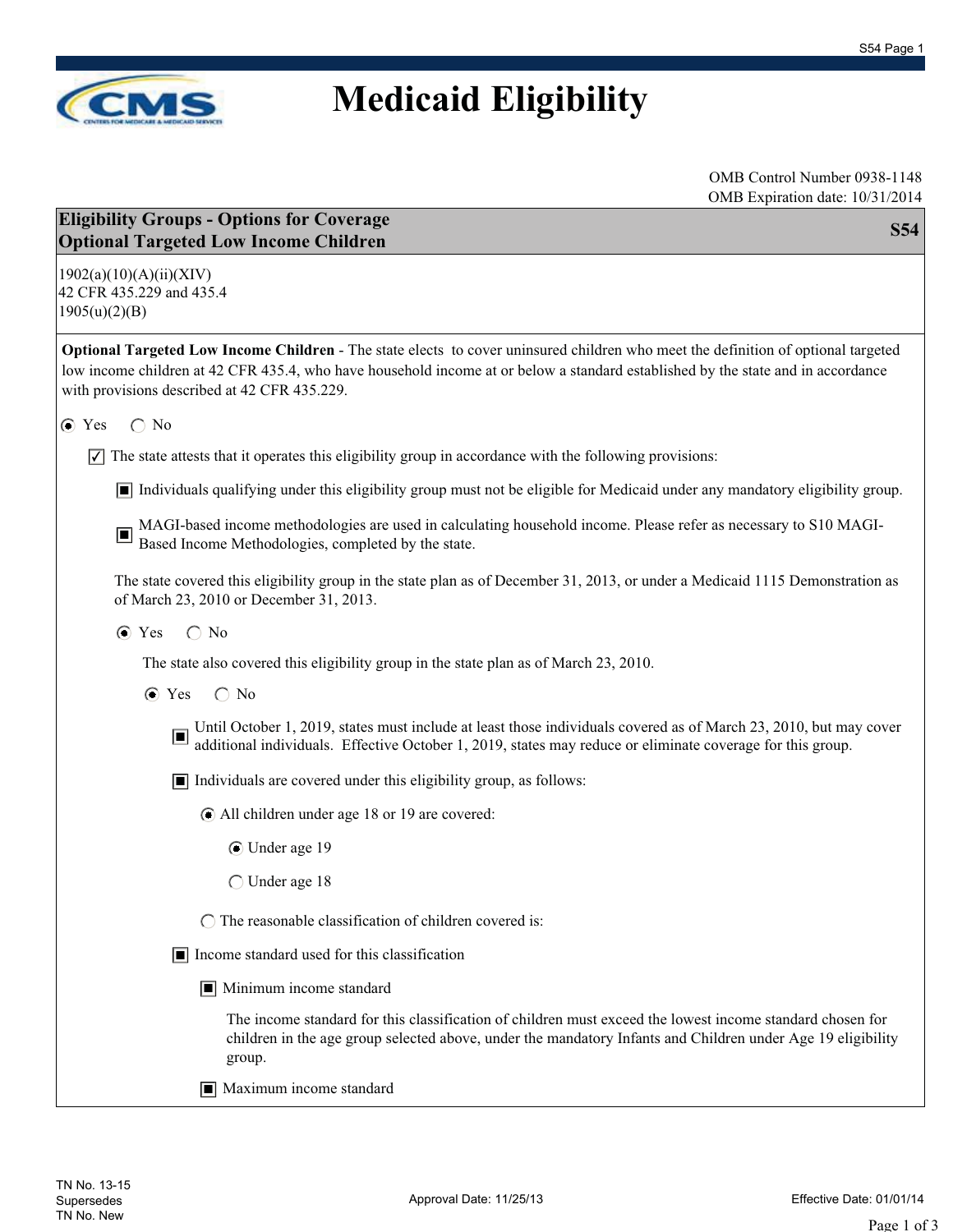

## **Medicaid Eligibility**

| The state certifies that it has submitted and received approval for its converted income standard(s) for this<br>$\sqrt{\sqrt{ }}$ classification of children to MAGI-equivalent standards and the determination of the maximum income<br>standard to be used for this classification of children under this eligibility group. |
|---------------------------------------------------------------------------------------------------------------------------------------------------------------------------------------------------------------------------------------------------------------------------------------------------------------------------------|
| An attachment is submitted.                                                                                                                                                                                                                                                                                                     |
| The state's maximum income standard for this classification of children (which must exceed the<br>minimum for the classification) is:                                                                                                                                                                                           |
| The state's effective income level for this classification of children under the Medicaid state plan as of<br>March 23, 2010, converted to a MAGI-equivalent percent of FPL.                                                                                                                                                    |
| The state's effective income level for this classification of children under the Medicaid State Plan as of<br>December 31, 2013, converted to a MAGI-equivalent percent of FPL.                                                                                                                                                 |
| The state's effective income level for this classification of children under a Medicaid 1115<br>demonstration as of March 23, 2010, converted to a MAGI-equivalent percent of FPL.                                                                                                                                              |
| The state's effective income level for this classification of children under a Medicaid 1115<br>demonstration as of December 31, 2013, converted to a MAGI-equivalent percent of FPL.                                                                                                                                           |
| ○ 200% FPL.                                                                                                                                                                                                                                                                                                                     |
| A percentage of the FPL which may exceed the Medicaid Applicable Income Level, defined in section $2110(b)(4)$ of the Act, but by no more than 50 percentage points.                                                                                                                                                            |
| The state's maximum income standard for this classification of children (which must exceed the<br>$\Box$<br>minimum for the classification) is:                                                                                                                                                                                 |
| $%$ FPL<br>204                                                                                                                                                                                                                                                                                                                  |
| Income standard chosen, which must exceed the minimum income standard                                                                                                                                                                                                                                                           |
| Individuals qualify under the following income standard:                                                                                                                                                                                                                                                                        |
| $\odot$ The maximum income standard.                                                                                                                                                                                                                                                                                            |
| The state's effective income level for this eligibility group under the Medicaid state plan as of March 23,<br>2010, converted to a MAGI-equivalent percent of FPL.                                                                                                                                                             |
| If higher than the effective income level used under the state plan as of March 23, 2010, the state's effective<br>$\circ$ income level for this eligibility group under the Medicaid state plan as of December 31, 2013, converted to<br>a MAGI-equivalent percent of FPL.                                                     |
| If higher than the effective income level used under the state plan as of March 23, 2010, the state's effective<br>$\circ$ income level for this eligibility group under a Medicaid 1115 demonstration as of March 23, 2010,<br>converted to a MAGI-equivalent percent of FPL.                                                  |
| If higher than the effective income level used under the state plan as of March 23, 2010, the state's effective                                                                                                                                                                                                                 |

- income level for this eligibility group under a Medicaid 1115 demonstration as of December 31, 2013, converted to a MAGI-equivalent percent of FPL.
- If higher than the effective income level used under the state plan as of March 23, 2010, 200% FPL.